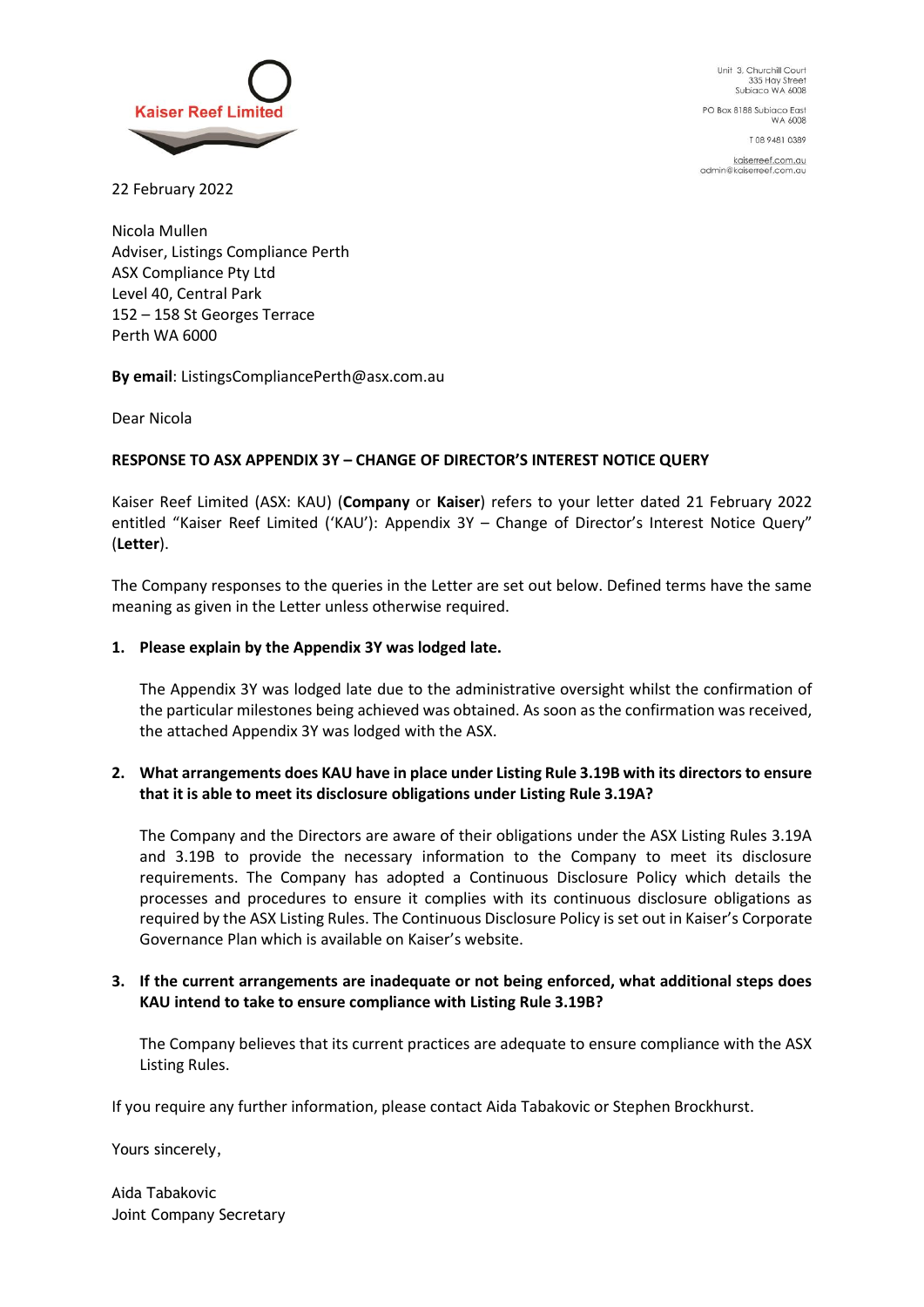

21 February 2022

Reference: 47232

Ms Aida Tabakovic Company Secretary Kaiser Reef Limited

By email: Aida@miningcorporate.com.au

Dear Ms Tabakovic

### **Kaiser Reef Limited ('KAU'): Appendix 3Y – Change of Director's Interest Notice Query**

ASX refers to the following:

- 1. KAU's Appendix 3Y lodged on the ASX Market Announcements Platform ('MAP') on 17 February 2022 for Mr Stewart Howe (the 'Notice');
- 2. Listing Rule 3.19A which requires an entity to tell ASX the following:

| 3.19A.1 | The notifiable interests of a director of the entity (or in the case of a trust, a director<br>of the responsible entity of the trust) at the following times.                                                                                                                                                                                                                                                                           |
|---------|------------------------------------------------------------------------------------------------------------------------------------------------------------------------------------------------------------------------------------------------------------------------------------------------------------------------------------------------------------------------------------------------------------------------------------------|
|         | On the date that the entity is admitted to the official list.                                                                                                                                                                                                                                                                                                                                                                            |
|         | On the date that a director is appointed.                                                                                                                                                                                                                                                                                                                                                                                                |
|         | The entity must complete Appendix 3X and give it to ASX no more than 5 business days<br>after the entity's admission or a director's appointment.                                                                                                                                                                                                                                                                                        |
| 3.19A.2 | A change to a notifiable interest of a director of the entity (or in the case of a trust, a<br>director of the responsible entity of the trust) including whether the change occurred<br>during a closed period where prior written clearance was required and, if so, whether<br>prior written clearance was provided. The entity must complete Appendix 3Y and give<br>it to ASX no more than 5 business days after the change occurs. |
| 3.19A.3 | The notifiable interests of a director of the entity (or in the case of a trust, a director<br>of the responsible entity of the trust) at the date that the director ceases to be a<br>director. The entity must complete Appendix 3Z and give it to ASX no more than 5<br>business days after the director ceases to be a director.'                                                                                                    |

3. Listing rule 3.19B which states that:

*'An entity must make such arrangements as are necessary with a director of the entity (or in the case of a trust, a director of the responsible entity of the trust) to ensure that the director discloses to the entity all the information required by the entity to give ASX completed Appendices 3X, 3Y and 3Z within the time period allowed by listing rule 3.19.A. The entity must enforce the arrangements with the director.'*

The Notice indicates that a change in Mr Howe's notifiable interest occurred on 8 February 2022. It appears that the Notice should have been lodged with ASX by 15 February 2022. Consequently, KAU may have breached Listing Rules 3.19A and/or 3.19B.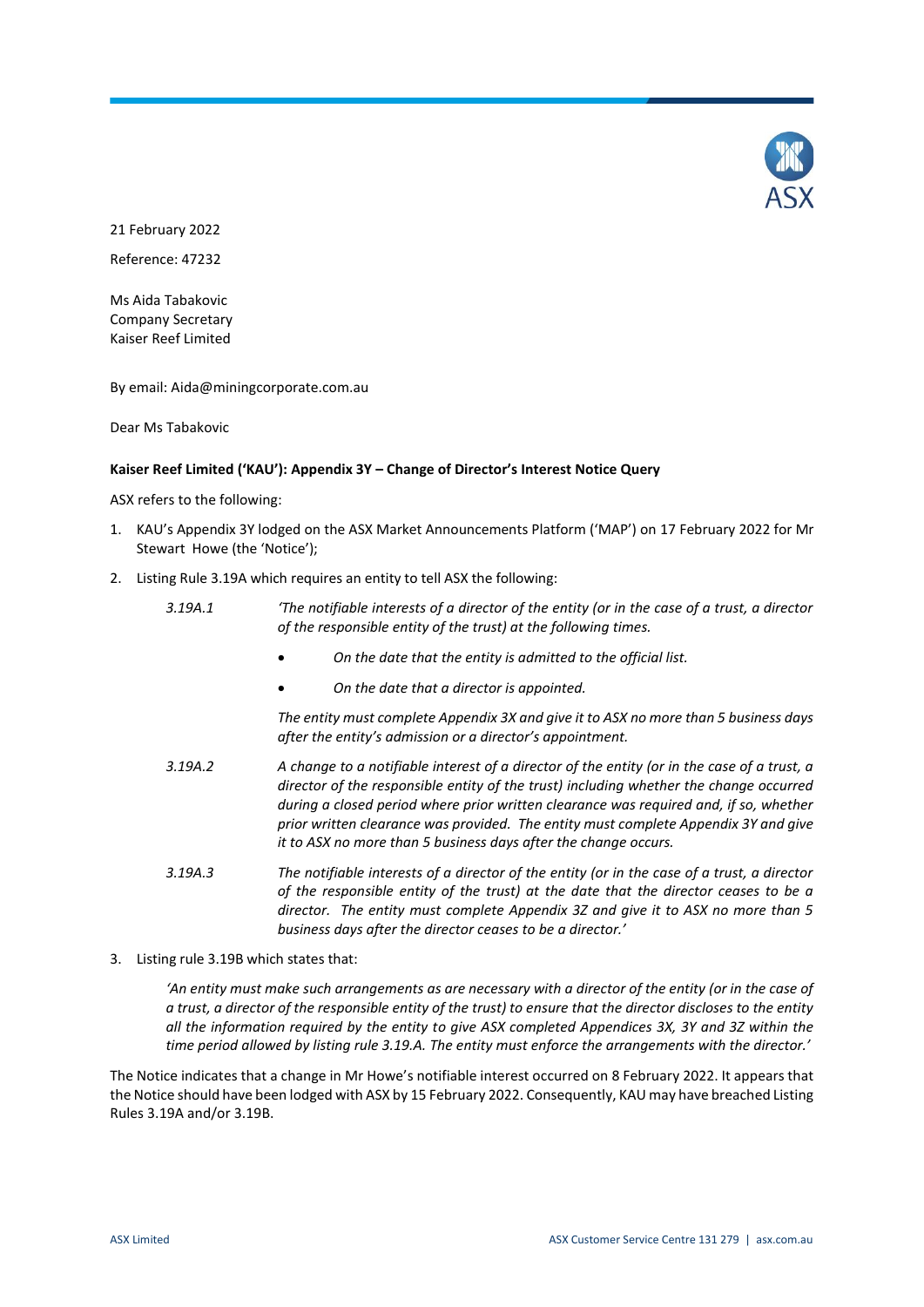### **Request for Information**

Under Listing Rule 18.7, we ask that you answer each of the following questions having regard to Listing Rules 3.19A and 3.19B and *Guidance Note 22: Director Disclosure of Interests and Transactions in Securities - Obligations of Listed Entities*.

- 1. Please explain why the Appendix 3Y was lodged late.
- 2. What arrangements does KAU have in place under Listing Rule 3.19B with its directors to ensure that it is able to meet its disclosure obligations under Listing Rule 3.19A?
- 3. If the current arrangements are inadequate or not being enforced, what additional steps does KAU intend to take to ensure compliance with Listing Rule 3.19B?

## **When and where to send your response**

This request is made under Listing Rule 18.7. Your response is required as soon as reasonably possible and, in any event, by no later than **12:00 PM AWST Thursday, 24 February 2022**. You should note that if the information requested by this letter is information required to be given to ASX under Listing Rule 3.1 and it does not fall within the exceptions mentioned in Listing Rule 3.1A, KAU's obligation is to disclose the information 'immediately'. This may require the information to be disclosed before the deadline set out in the previous paragraph and may require KAU to request a trading halt immediately.

Your response should be sent to me by e-mail at **ListingsCompliancePerth@asx.com.au**. It should not be sent directly to the ASX Market Announcements Office. This is to allow me to review your response to confirm that it is in a form appropriate for release to the market, before it is published on the ASX Market Announcements Platform.

## **Trading halt**

If you are unable to respond to this letter by the time specified above, you should discuss with us whether it is appropriate to request a trading halt in KAU's securities under Listing Rule 17.1. If you wish a trading halt, you must tell us:

- the reasons for the trading halt;
- how long you want the trading halt to last;
- the event you expect to happen that will end the trading halt;
- that you are not aware of any reason why the trading halt should not be granted; and
- any other information necessary to inform the market about the trading halt, or that we ask for.

We require the request for a trading halt to be in writing. The trading halt cannot extend past the commencement of normal trading on the second day after the day on which it is granted. You can find further information about trading halts in Guidance Note 16 *Trading Halts & Voluntary Suspensions*.

#### **Suspension**

If you are unable to respond to this letter by the time specified above, ASX will likely suspend trading in KAU's securities under Listing Rule 17.3.